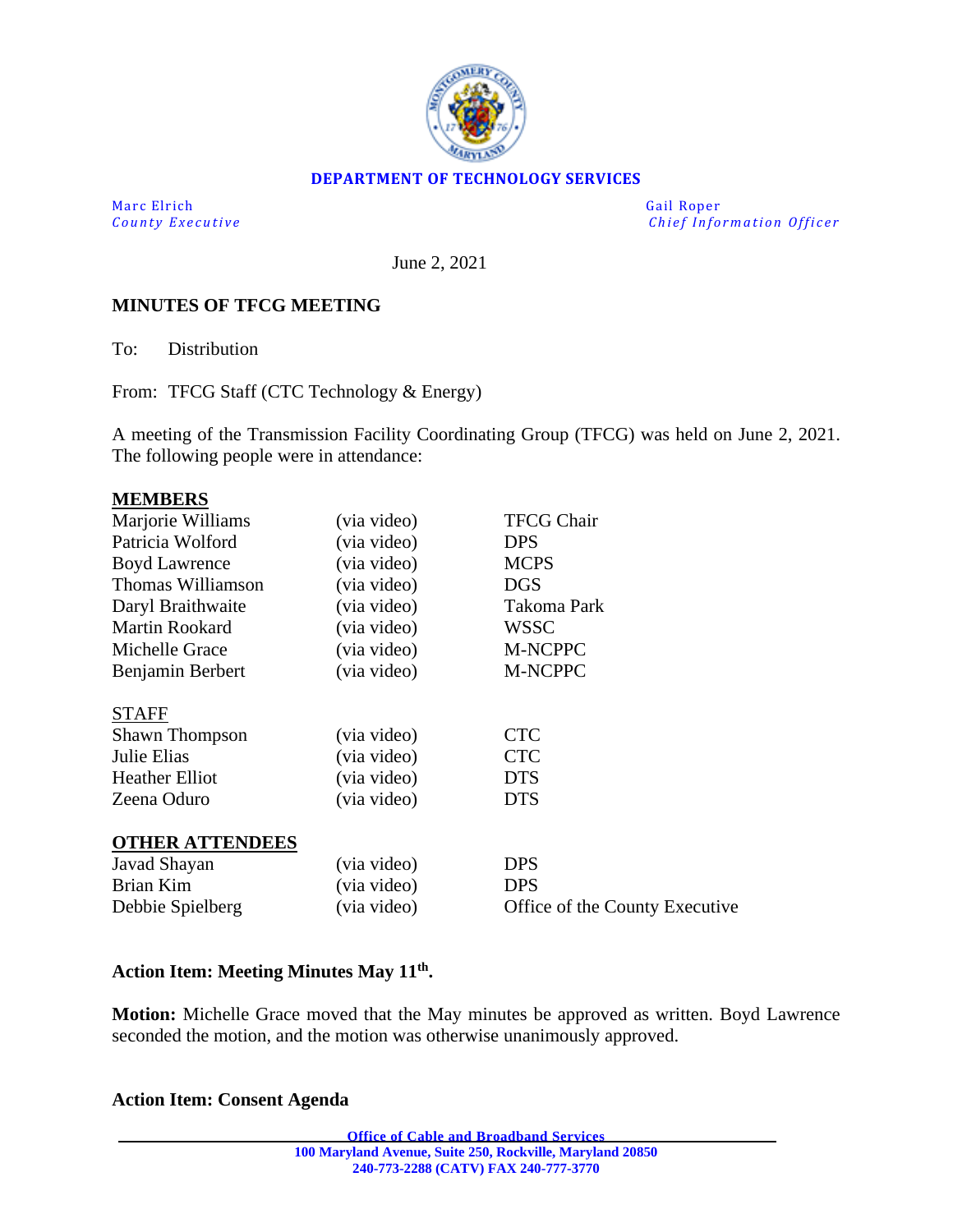Minutes of TFCG Meeting Held June 2, 2021 Page 2 of 4

## **Consent Agenda**

*1. Application Number:* 2021021397 *Type:* Minor Modification *Received (date):* 2/24/2021

*Revised:* 3/15/2021 *Revised:* 3/25/2021 *Revised:* 4/19/2021 *Revised:* 5/25/2021

*Applicant:* Centerline Communications on behalf of T-Mobile *Site Name/Location:* Benmar Property*/* 23000 Whites Ferry Rd, Dickerson *Zoning Standard:* AR *Property Owner:* Montgomery Mule LLC *Description:* T-Mobile will be installing (3) APXVAAL24\_43 antennas, remove and replace three existing TMAs with (3) new 1A-KRY 112 489/2 TMAs, install (3) new RRU4449 B71 RRUs and install (1) 6 x 12 hybrid cable *Tower Coordinator Recommendation:* Recommended. Recommendation is subject to compliance with all applicable laws.

[https://montgomerycountytfcg.s3.amazonaws.com/Applications/MC2021021397+Applic](https://montgomerycountytfcg.s3.amazonaws.com/Applications/MC2021021397+Application.pdf) [ation.pdf](https://montgomerycountytfcg.s3.amazonaws.com/Applications/MC2021021397+Application.pdf)

*2. Application Number:* 2021041413 *Type:* Minor Modification *Received (date):* 4/5/2021 *Revised:* 4/22/2021 *Revised:* 4/29/2021

*Applicant:* Centerline Communication on behalf of T-Mobile *Site Name/Location:* Cedar Heights Water Tank*/*24213 Ridge Rd, Damascus *Zoning Standard:* RE-2C *Property Owner:* WSSC *Description:* Remove and replace three existing antennas with three new antennas, remove and replace three existing RRUs with three new RRUs, remove and replace three existing TMAs with three new TMAs, install three 6 x 12 hybrid lines. **Tower Coordinator Recommendation:** Recommended on the condition the existing lease is amended to authorize the proposed modification. [https://montgomerycountytfcg.s3.amazonaws.com/Applications/MC2021041413+Applic](https://montgomerycountytfcg.s3.amazonaws.com/Applications/MC2021041413+Application.pdf) [ation.pdf](https://montgomerycountytfcg.s3.amazonaws.com/Applications/MC2021041413+Application.pdf)

### **Both applications were moved to the regular agenda.**

### *Application Number:* 2021021397:

Shawn Thompson summarized the scope of work and explained that the application meets the requirements of a minor modification by the County's definition as well as the definition of a limited use. He also explained that the application additionally qualified as an "Eligible Facility Request" as defined by the FCC.

Shawn Thompson noted that the TFCG had received comments outlining concerns from residents of the County about this application last month. While many of the issues raised by residents were framed as errors or omissions, he noted that many of these same issues are brought up every month ahead of the scheduled TFCG meeting and are either not County requirements or outside the purview of the TFCG. The resident had concerns about the ownership of the structure and the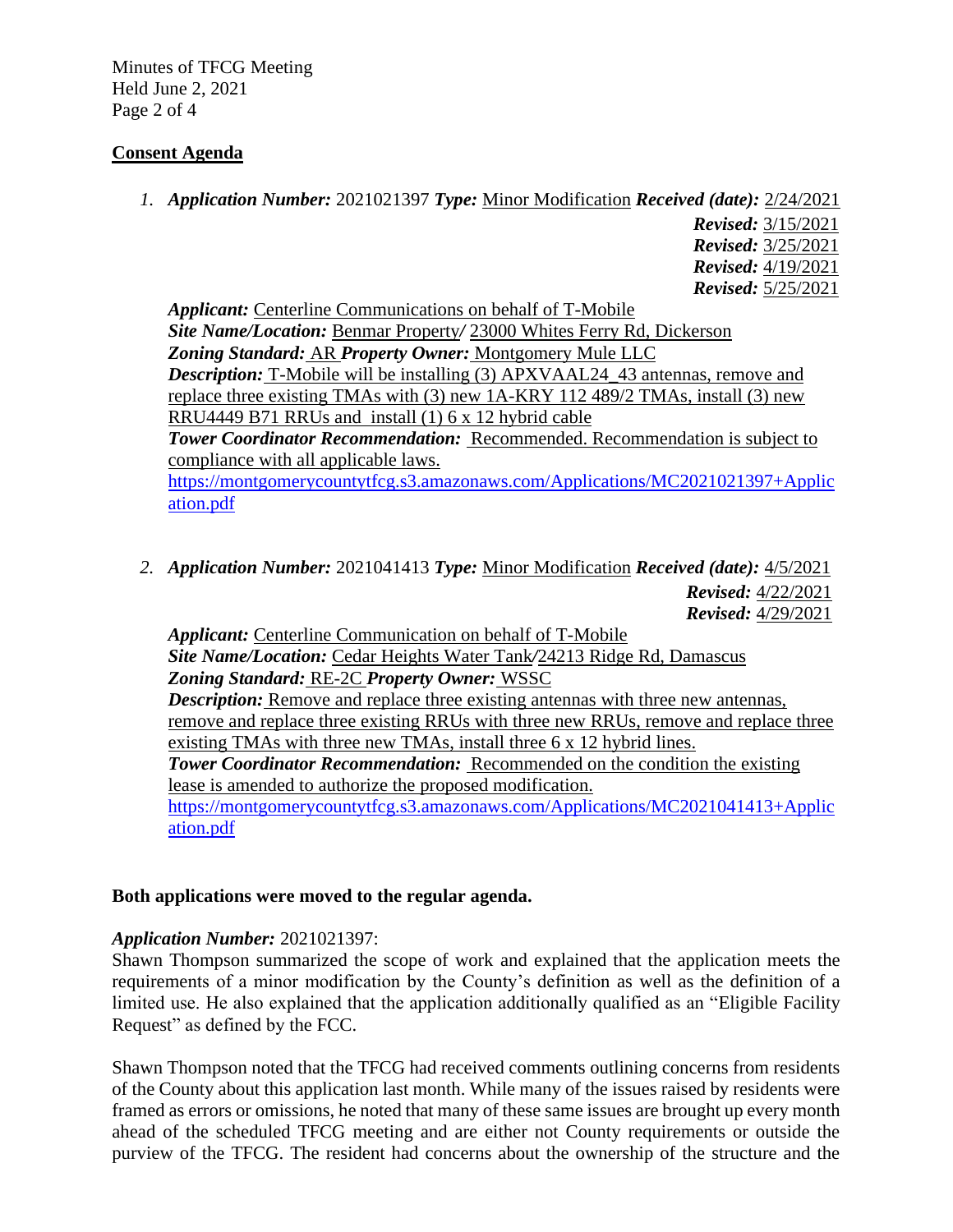Minutes of TFCG Meeting Held June 2, 2021 Page 3 of 4

antenna inventory. After reaching out to the applicant to clarify, the applicant requested a temporary stay for the shot clock while they digest the comments and provide answers. The application was removed from last months agenda. After reviewing the materials and reaching out to the tower owner, the applicant revised their construction drawings and EME report to show the MCRCS antennas and they transposed the structure and landowner. CTC reviewed the revisions and find no unmet requirement of the County, and as such, recommended this application to the TFCG.

The residents submitted concerns again this month claiming that the original issues raised had not been addressed and raised several new issues that are beyond the purview of the TFCG. Shawn Thompson reviewed the original items raised and the Tower Coordinator's response to the questions item by item. A question concerning the Special Exception for this site was raised. Shawn Thompson explained that CTC reviewed the Special Exception as part of their review and found there were no terms or conditions related to the proposed minor modification at hand. Debbie Spielberg asked if the Special Exception needed an administration review by the Hearing Examiner. Patricia Wolford explained that a number of years ago, the Hearing Examiner directed the TFCG to not send applicants to them unless the tower would be increasing in height, or the compound was increasing in size. As long as the application was to swap things out or add something in the existing compound, they don't want to see it, unless the special exception calls out a specific number of antenna or equipment inventory. She explained that Zoning would not sign off on the permit until they receive notice from the BOA, but if the applicant is doing a minor modification that is not outside of the scope of the special exception, no further action or referral was needed.

A question concerning structural analysis was raised, and Shawn Thompson reminded the committee that the TFCG does not review applications for structural integrity, and that if a structural analysis would be required by the County, it would need to be submitted with their permit applications to DPS. If an applicant submits a structural analysis with their application, the Tower Coordinator will review it, but it is not a required document for the TFCG. The question of the antenna inventory was raised, and Shawn Thompson explained that the applicant provided a set of construction drawings stamped by a professional engineer, and the tower coordinator does not construct an independent inventory of current antennas to compare submitted drawings against.

A question was raised concerning providing a computational simulation for Maximum Effective Radiated Power (max ERP). Shawn Thompson explained that there is no County requirement to provide a computational simulation of the max ERP, and that the tower coordinator verified the max ERP listed on the application appears correct.

Debbie Spielberg asked about a question raised by residents concerning registration with the FAA. Shawn Thompson explained that the question of if the structure must be registered with the FCC is asked in the application, but that a structure needing registration would be limited to when a tower is being built when that analysis is requested by the FCC. Shawn Thompson noted that the FCC structure registration number question appeared to be missing from the application form, and that he would look into when that happened and reinstating that field in the application.

The resident also raised a question concerning the height of the tower as measured to be the height of the support structure, not support structure and antennas, and that to do so was somehow